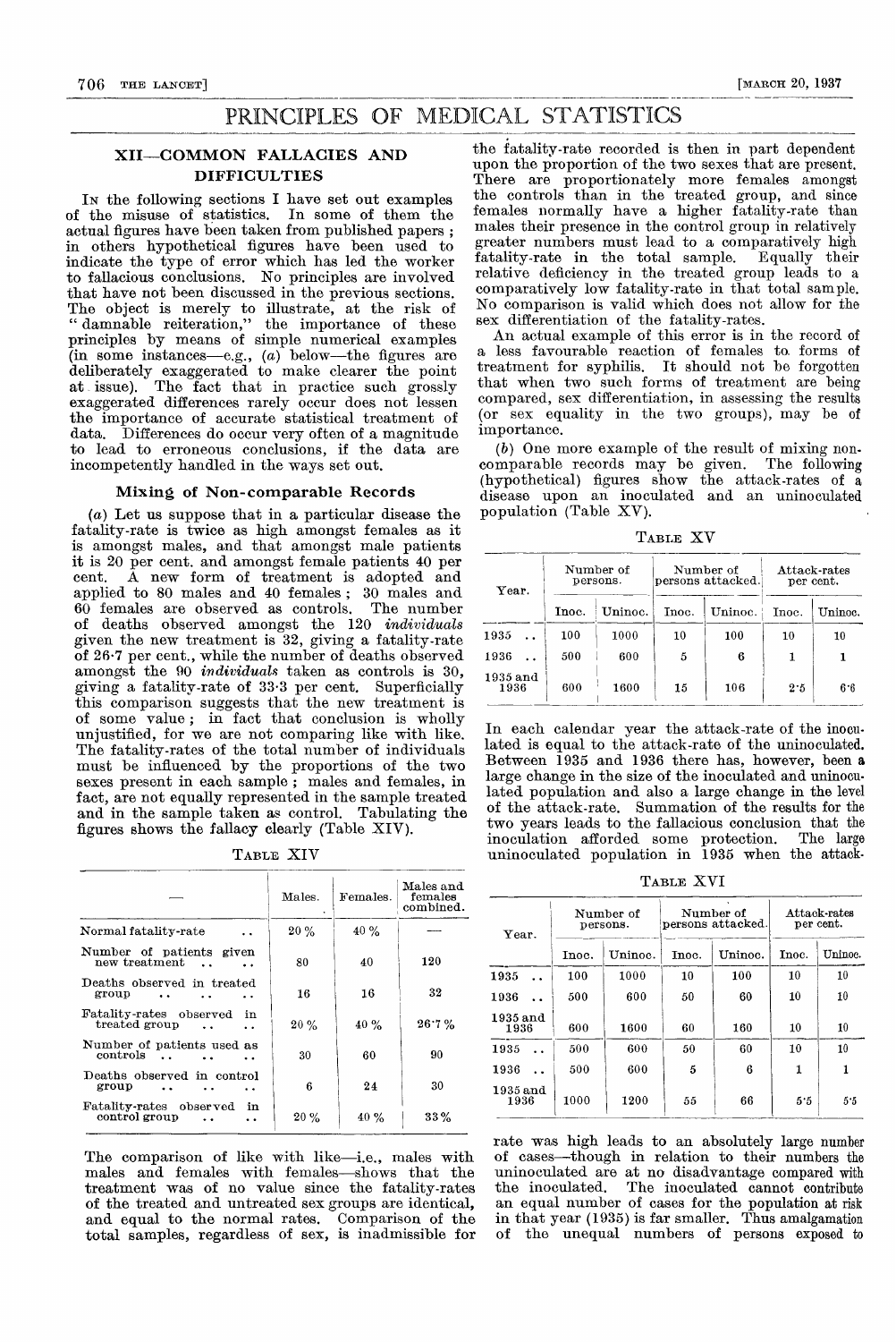different risks in the two years is unjustified. No fallacy would have resulted if the attack-rate had not changed or if the proportions exposed to risk had not changed, as the above figures show (Table XVI).

When the populations at risk and the attack-rates both vary, the calendar year becomes a relevant factor, and must be taken into account by the calculation of rates within the year.

Such a problem does arise quite frequently in practice, for example in assessing the incidence of diphtheria on immunised and unimmunised children. The numbers in the immunised group vary from year to year and the incidence of diphtheria also varies. Summation of the experience over a series of years may lead to an erroneous conclusion of the type illustrated.

## Neglect of the Period of Exposure to Risk

(a) A further fallacy in the comparison of the experiences of inoculated and uninoculated persons lies in neglect of the time during which the individuals are exposed first in one group and then in the other. Suppose that in the area considered there were on Jan. 1st, 1936, 300 inoculated persons and 1000 uninoculated persons. The number of attacks are The number of attacks are observed within these two groups over the calendar year and the annual attack-rates are compared. This is a valid comparison so long as the two groups were subject during the calendar year to no additions or withdrawals. But if, as often occurs in practice, persons are being inoculated during the year of observation the comparison becomes invalid unless the point of time at which they enter the inoculated group is taken into account.

Suppose on Jan. 1st, 1936, there are 5000 persons under observation, none of whom are inoculated; that 300 are inoculated on April 1st, a further 600 on July lst, and another 100 on Oct. lst. At the end of the year there are, therefore, 1000 inoculated persons and 4000 still uninoculated. During the year there were registered 110 attacks amongst the inoculated persons and 890 amongst the uninoculated. If the ratio of recorded attacks to the population at the end of the year is taken, then we have rates of  $110/1000=11.0$  per cent. amongst the  $\quad \text{inoculated} \quad \text{and} \quad 890/4000\!=\!22{\cdot}3 \quad \text{per} \quad \text{cent.} \quad \text{amongst} \quad \text{the}$ uninoculated, a result apparently very favourable to inoculation. This result, however, must be reached even if inoculation is completely valueless, for no account has been taken of the unequal lengths of time over which the two groups were exposed. None of the 1000 persons in the inoculated group were exposed to risk for the whole of the year but only for some fraction of it; for a proportion of the year they belong to the uninoculated group and must be counted in that group for an appropriate length of time.

#### The calculation should be as follows :

All 5000 persons were uninoculated during the first quarter of the year and therefore contribute  $(5000 \times \frac{1}{4})$  years of exposure to that group. During the second years of exposure to that group. quarter 4700 persons belonged to this group-i.e., 5000 less the  $300$  who were inoculated on April  $1st$ —and they contribute  $(4700 \times \frac{1}{4})$  years of exposure to the uninoculated group. During the third quarter 4100 persons belonged to this group-i.e., 4700 less the 600 who were inoculated on July 1st—and they contribute  $(4100 \times \frac{1}{4})$  years of expo-<br>sure. Finally in the last quarter of the year there were 4000 uninoculated persons-i.e., 4100 less the 100 inoculated on Oct. 1st—and they contribute  $(4000 \times \frac{1}{4})$  years of exposure. The " person-years " of exposure in the uninoculated group were therefore  $(5000 \times \frac{1}{4}) + (4700 \times \frac{1}{4}) + (4100 \times \frac{1}{4}) + (4000 \times \frac{1}{4}) = 4450$ , and the attack-rate was  $890/4450=20$  per cent.—i.e., the equivalent of 20 attacks per 100 persons per annum. Similarly the person-years of exposure in the inoculated group are  $(0 \times \frac{1}{4}) + (300 \times \frac{1}{4}) +$  $(900 \times \frac{1}{4}) + (1000 \times \frac{1}{4}) = 550$ , for there were no persons in this

group during the first three months of the year, 300 persons during the second quarter of the year, 900 during the third quarter, and 1000 during the last quarter. The attackquarter, and 1000 during the last quarter. The attack-<br>rate was, therefore,  $110/550 = 20$  per cent., and the inoculated and uninoculated have identical attack-rates. Neglect of the durations of exposure to risk must lead to fallacious results and must favour the inoculated. The figures are given in tabulated form (Table XVII).

TABLE XVII

| Inoculated at<br>each point<br>of time. |     | Inoculated.                                            |                                              | Uninoculated.                                          |                                              |  |
|-----------------------------------------|-----|--------------------------------------------------------|----------------------------------------------|--------------------------------------------------------|----------------------------------------------|--|
|                                         |     | Exposed to<br>risk in each!<br>quarter of<br>the year. | Attacks<br>at 5 per<br>cent. per<br>quarter. | Exposed to<br>risk in eachl<br>quarter of<br>the year. | Attacks<br>at 5 per<br>cent. per<br>quarter. |  |
| Jan. 1st.                               | 0   | 0                                                      | 0                                            | 5000                                                   | 250                                          |  |
| Apr. 1st.                               | 300 | 300                                                    | 15                                           | 4700                                                   | 235                                          |  |
| July 1st.                               | 600 | 900                                                    | 45                                           | 4100                                                   | 205                                          |  |
| Oct. 1st.                               | 100 | 1000                                                   | 50                                           | 4000                                                   | 200                                          |  |
| Total at end of<br>the year             |     | 1000                                                   | 110                                          | 4000                                                   | 890                                          |  |

Fallacious comparison.—Ratio of attacks to final population of group. Inoculated  $110/1000=11.0$  per cent. lation of group. Inoculated  $110/1000=11$  of per cent. Uninoculated  $890/4000=22.3$  per cent.

 $True$  comparison.—Ratio of attacks to person-years of exposure. Inoculated  $110/(300 \times \frac{1}{4}) + (900 \times \frac{1}{4}) + (1000 \times \frac{1}{4})$ <br>  $= 20$  per cent. Uninoculated  $890/(5000 \times \frac{1}{4}) + (4700 \times \frac{1}{4})$ <br>  $+ (4100 \times \frac{1}{4}) + (4000 \times \frac{1}{4}) = 20$  per cent.

This example is an exaggerated form of what may (and does) happen in practice if the time-factor is ignored. Clearly even if the time-factor is allowed for, interpretation of the results must be made with care. If the inoculated show an advantage over the uninoculated it must be considered whether at the point of time they entered that group the incidence of the disease was already declining, due merely to the epidemic swing. But that is another point.

(b) A cruder neglect of the time-factor sometimes appears in print, and may be illustrated as follows. In 1930 a new form of treatment is introduced and applied to patients seen between 1930 and 1935. The proportion of patients still alive at the end of 1935 is calculated. This figure is compared with the proportion of patients still alive at the end of 1935 who were treated in 1925-29, prior to the introduction of the new treatment. Such a comparison is, of course, inadmissible. The patients seen in 1925-29 have by the end of 1935 had 6 to 11 years in which to succumb, with an average exposure of  $8\frac{1}{2}$  years if their attendances were equally spread over 1925-29. The patients seen in 1930-35 have had only 0 to 6 years in which to succumb, with an average exposure over  $1930-35$ . To be valid the comparison must be between the survival-rates at equal stages of time, 1,  $2, 3 \text{ years}, \&c., \text{ after treatment.}$ 

### Absence of Exposed to Risk or Standard of Comparison

It often happens that an investigation is confined to individuals marked by some characteristic.

(a) For example a detailed inquiry is made into the home conditions of each infant dying in the first year of life in a certain area over a selected period of time, and it is found that 15 per cent. of these infants lived under unsatisfactory housing Do such conditions, or factors associated with them, lead to a high rate of infant mortality? The limitation of the inquiry to the dead makes it quite impossible to answer this